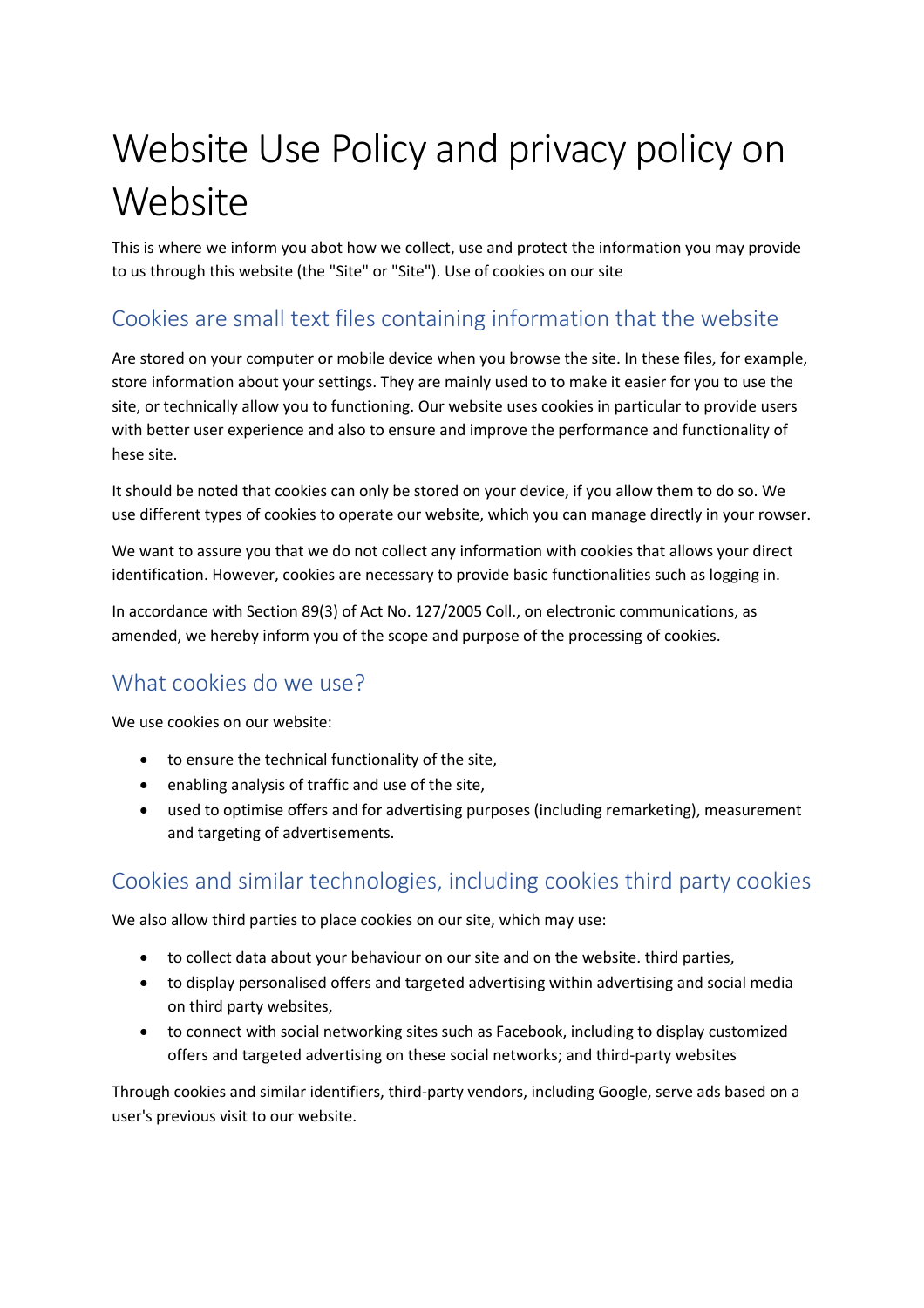## Google Analytics

We also use third-party software on our website, such as Google Analytics for traffic analysis. This software may use its own cookies. You can read about the terms of use of Google Analytics here. If you do not want to participate in Google Analytics tracking on any websites website, please visit http://tools.google.com/dlpage/gaoptout

## Cookie settings

You can change your cookie settings in your web browser.Cookie settingsFor example, you can block cookies by checking an option in your browser settings that disables the placement of all or some cookies. These settings usually can be found in the "Options" or "Preferences" menu of your web browser. The following links may help you with the settings:

**Google Chrome web browser**: Clear, enable, and manage cookies in Chrome - Computer - Google Chrome Help

**Mozilla Firefox web browser** (type "cookies" in the search bar): https://support.mozilla.org/

**Internet Explorer web browser**: http://support.microsoft.com (type search bar type "cookies")

Safari Internet browser: http://www.apple.com/support/ (in the search bar type "cookies")

You can opt out of Google's use of cookies by visiting Google Ads Settings https://adssettings.google.com/authenticated?hl=en

In addition to permanently deactivating the storage of cookies, it is possible to manually delete these files from your computer (usually using the keyboard shortcut: CTRL + SHIFT + Delete) after each each time you visit the website.

Cookies are also generally used by various web applications and systems that optimize the composition of the advertising offer you receive on various websites. You can easily set up these services by visiting

#### http://www.aboutads.info/choices

It should be noted, however, that this setting will not ensure that all advertising offers. These advertising offers will still appear, they just won't be more accurate targeted to your preferences.

For more information about cookies, please visit www.allaboutcookies.org.

Please note that disabling cookies may mean limiting the functionality of the website.

### Security

The website operator has taken maximum security measures to protect the personal identifiable information when you submit it to our site and to protect this information from loss, misuse and unauthorized access, disclosure, alteration or destruction. However, it is not within the site operator's ability to ensure the absolute security of the use of the Internet as a communication and information tool.